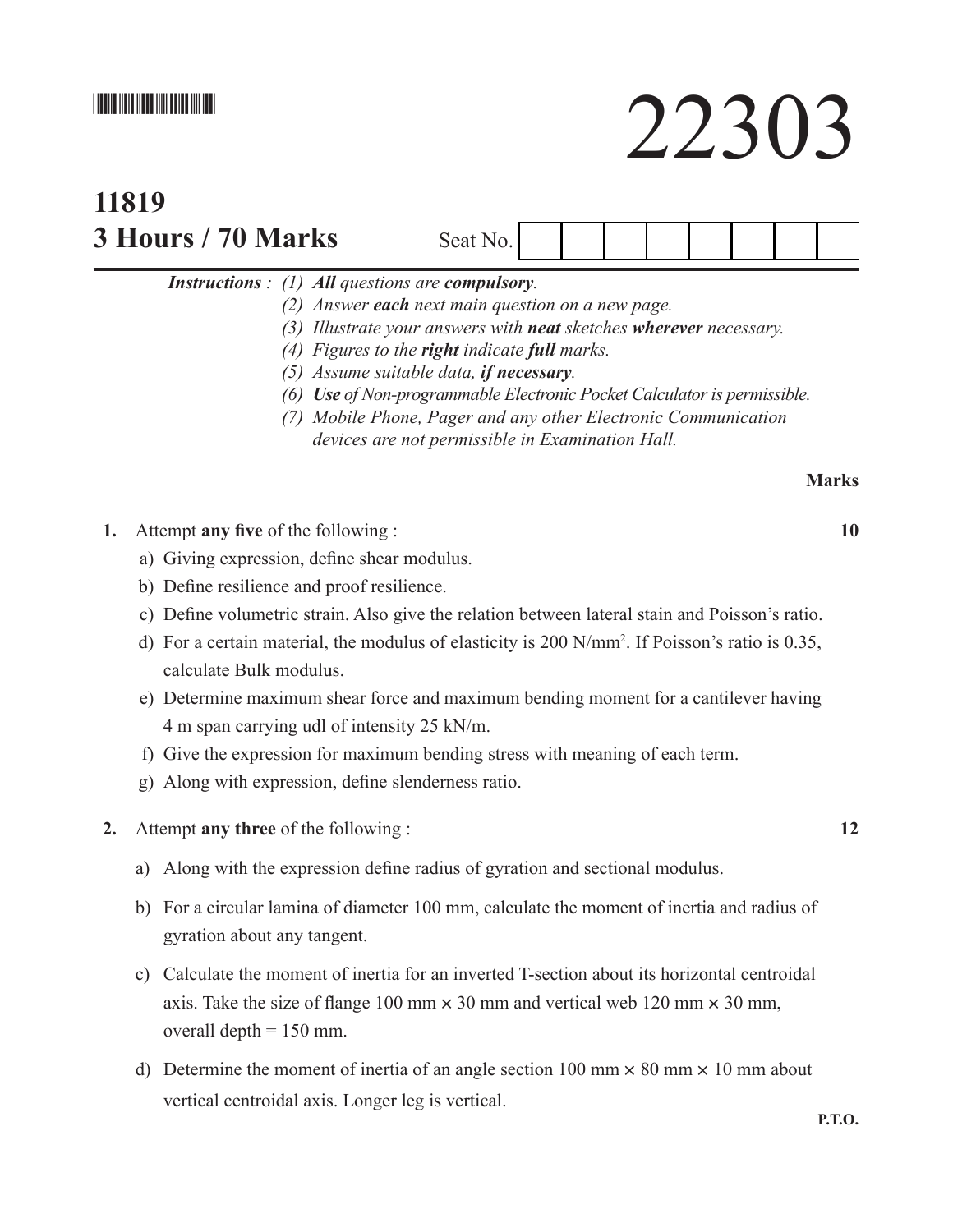- a) A load of 6 kN is to be raised with the help of steel cable. Determine the minimum diameter of steel cable if stress is not to exceed 110 N/mm<sup>2</sup> .
- b) A steel rod 15 m long is at a temperature of  $15^{\circ}$ C. Find the free expansion of the length when the temperature is raised to  $65^{\circ}$ C. Find the temperature stresses when the expansion of the rod is fully prevented. Take,  $\alpha = 12 \times 10^{-6}$  per °C.

 $E = 2 \times 10^5$  N/mm<sup>2</sup>.

- c) A steel bar is 900 mm long; its two ends are 40 mm and 30 mm in diameter and the length of each part of rod is 200 mm. The middle portion of the bar is 15 mm in diameter and 500 mm long. If the bar is subjected to an axial tensile load of 15 kN, find its total extension.
- d) A R.C.C. column is 300 mm  $\times$  300 mm in section. It is provided with 8 bars of 20 mm diameter. Determine the stresses induced in concrete and steel bars, if it carries a load of 180 kN. Take,  $E_s = 210 \text{ GPa}, E_s = 14 \text{ GPa}.$
- **4.** Attempt **any three** of the following : **12**
- a) For a given material, Young's modulus is  $110$  GN/m<sup>2</sup> and shear modulus is  $42$  GN/m<sup>2</sup>. Find the Bulk modulus and lateral contraction of a round bar of 37.5 mm diameter and 2.4 m length when stretched by 2.5 mm. when subjected to an axial load.
	- b) A cube of 100 mm size is subjected to a direct load of 50 kN (compressive) on all its faces. Find the change in volume if  $K = 1.3$  GPa and  $\mu = 0.30$ .
	- c) A beam ABCD is supported at 'A' and 'D'.  $AB = BC = CD = 2m$ . It is subjected to udl of 10 kN/m over AB and a point load of 20 kN at 'C'. Draw shear force and bending moment diagrams.
	- d) A solid circular column is 4m long with both ends fixed, carries a safe axial load 500 kN. Using Euler's equation, calculate the diameter of column. Take  $E = 100$  kN/m<sup>2</sup> and Factor of safety 2.5.

**22303** [2] *p* **100 [2]** *p 100 [2] <i>p p p 100 <i>p p p p p p p p p p p p p p p p p p p p p p p p p p*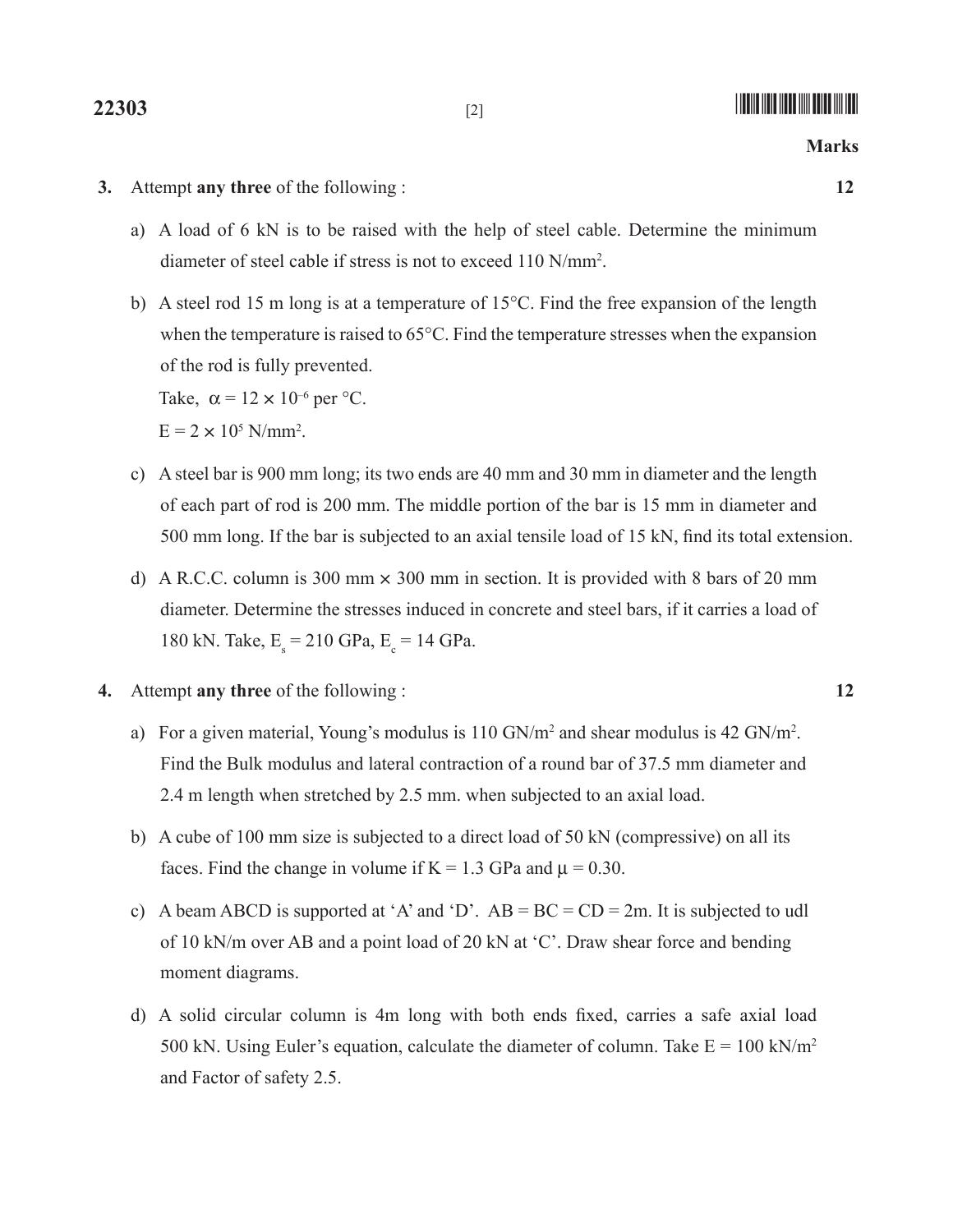$\frac{1}{22303}$  **22303** 

e) Determine the safe load on column of 6 m length, with both ends fixed. The properties of section are :

 $A = 1777$  mm<sup>2</sup>  $I_{xx} = 1.16 \times 10^7$  mm<sup>4</sup>  $I_{yy} = 0.84 \times 10^6$  mm<sup>4</sup>  $\sigma_c$  = 320 MPa  $\alpha = \frac{1}{\alpha}$ 7500 Take, factor of safety  $=$  4. Use Rankine's formula.

- 
- a) Draw shear force and bending moment diagrams for the cantilever beam loaded as shown in figure 1. Indicate all important values.



b) Draw shear force and bending moment diagrams for the beam as shown in fig. 2  $100 kN$ 



c) Draw shear force and bending moment diagram for an overhang beam loaded as shown in fig. 3.



[Figure 3]